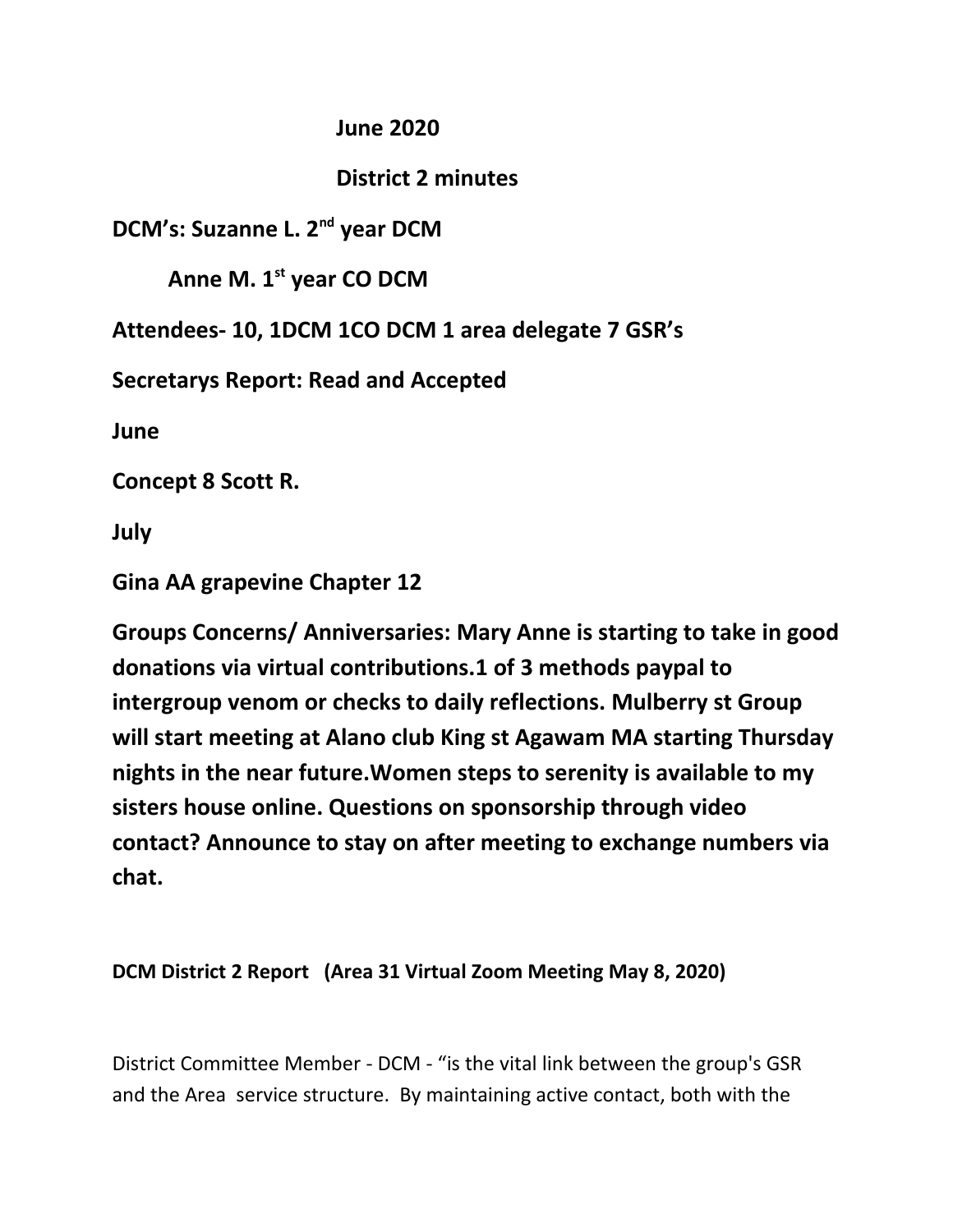groups in the district and the Delegate, the DCM is the key link in ensuring that all the A.A groups are aware of the importance of their total participation in local, district, area and world services."

Area 48 HMB (Upper NY) hosted a "workshop" Thursday June 4th (ZOOM) - **Reopening** - Service Piece

https://aahmbny.org/reopening-ad-hoc-committee-report/ The purpose of this document is to provide information for groups to CONSIDER as they move forward towards reopening in-person meetings after the COVID-19 pandemic. Due to the dynamics of the current situation, it is extremely important

 to have a group conscience meeting to plan & decide how reopening a meeting is to happen in a safe and spiritual way.

**Treasurer's Report:** Beginning April Balance \$ 6552.88

**Group Contributions:** \$ 342.90

**Total Area Expenses:** \$ 1392.98

**Closing April Balance:** \$ 4023.08 Plus - Prudent Reserve: \$ 8,500.00

**Total Funds Available:** \$ 12,523.08

**Further comments:** ● Contributions in April 2020 have decreased by \$2070.86 from contributions in April 2019.

● There were 5 contributions made in April 2020.

 ● \*\*\*Contributions April 2020 YTD have increased by \$1711.01 from contributions April 2019 YTD.\*\*\*

● Church Closings affected Group contributions in APRIL due to on-going Covid-19 crisis.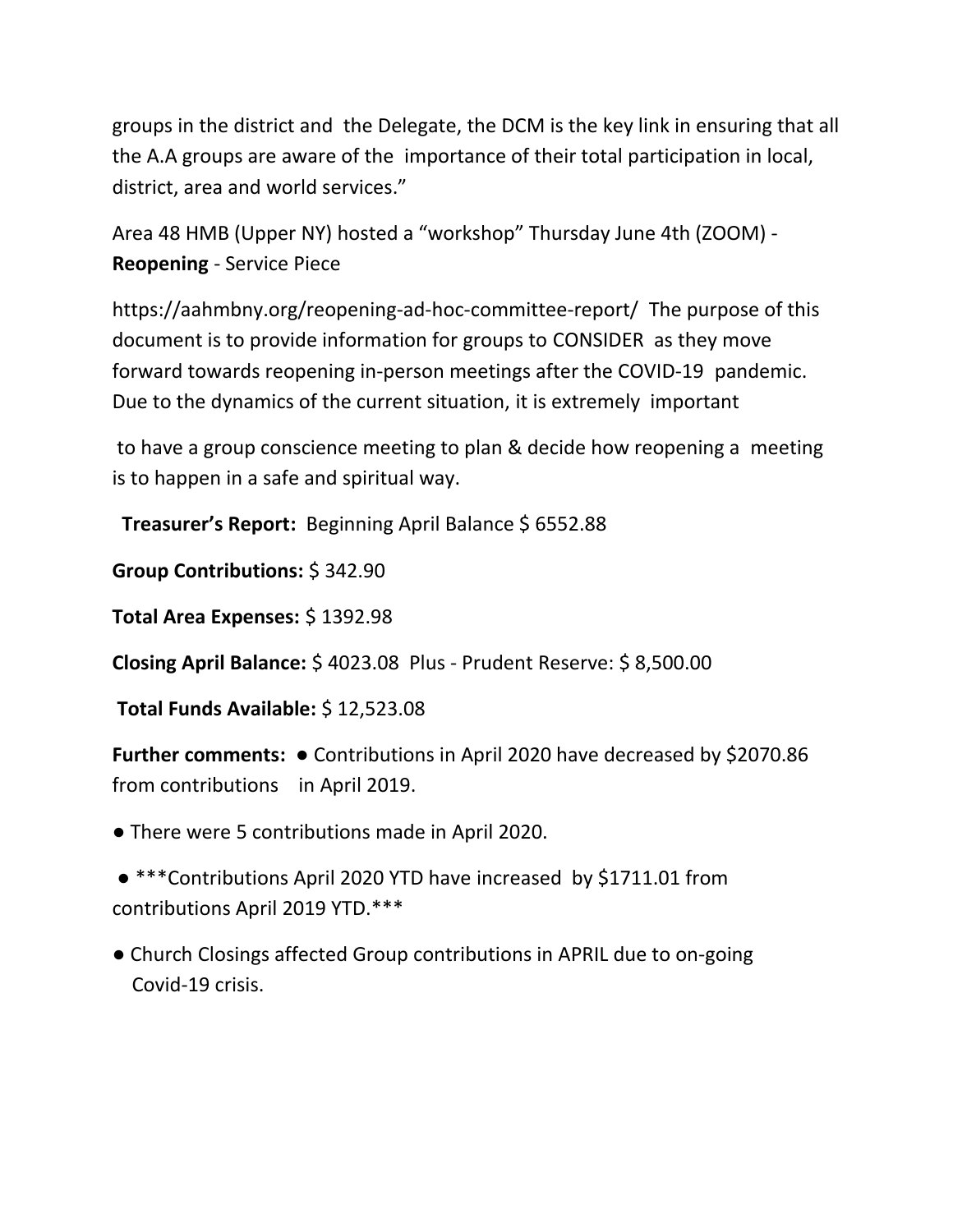#### **Webmaster:**

● How to get zoom meetings listed on our Intergroup website. ● Webmaster - if any Groups are struggling - contact the Webmaster. ● webmaster@area31aa.org

Western Mass Round Up: • Met on May 13th through a zoom meeting. • Discussion regarding the importance of sharing the Delegate's Report with

the Area ● Possible Zoom ● Everything is tabled until June 10th

## **Area 31 Secretary's Report:**

## **Delegate's Remarks:**

● 1st delegates to serve and participate in the General Service Conference (GSC) virtually. ● Well prepared for The 70th GSC. ● The General Service Office (GSO) is locked down for the last several months, contributions are down, book sales are down and people are working from home.  $\bullet$  \$3M will be drawn from the GSO reserve fund to help keep it running. ● A lot of people are struggling with alcoholism, everyday is like Superbowl Sunday at the Liquor Stores. CANCELED 2020 Mass State Convention - November

## **Area Chair Remarks:**

● 1 Area Officer to attend the Institution's committee meeting. ● In the area handbook it states, Area officers attend all committee meetings and district meetings through a rotating schedule. ● It is the responsibility of the chair of the meeting to discuss happenings at the Area meeting, not the officers. ● They are primarily there to answer any questions or be a resource.

## **Old Business:**

Virtual Donation. ● Set up a bank account in the group's name only needs an email address- linked to a bank account.

● Area used to utilize a paypal account.